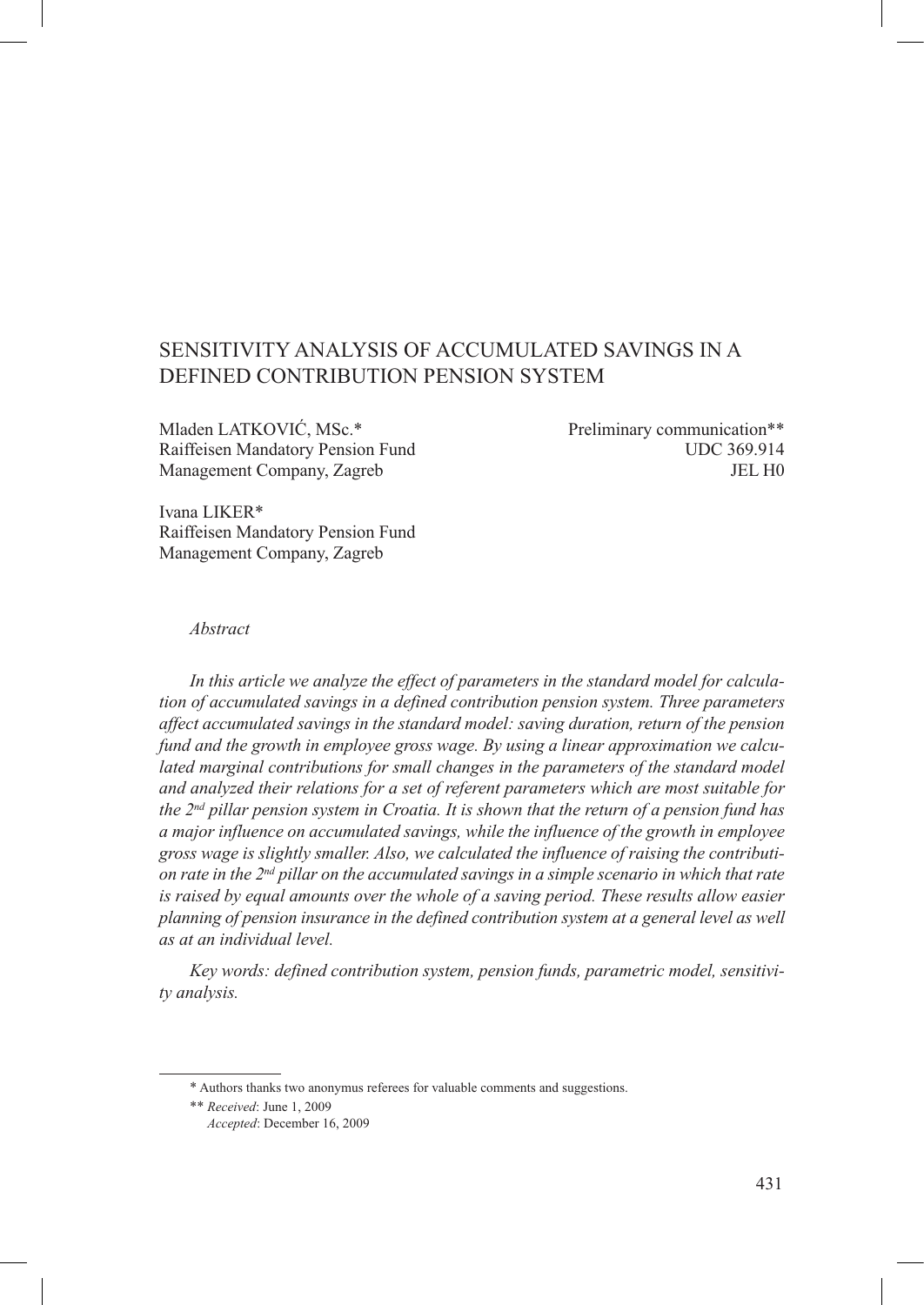### **1 Introduction**

Collective schemes of investments in a form of pension funds are usually employed in pension insurance systems based on individual capitalized savings. At the moment of retirement, the accumulated savings are transferred to the pension insurance company responsible for annuities payment. The standard model for calculation of accumulated savings (Šorić, 2000) is based on the premises that the contributions are paid to a pension fund at equal time periods, that the contributions have a constant growth rate, and the longterm average annualized rate of return of a pension fund can be used as a proxy for expected profit on invested funds. Such a simplified model enables easier design of mandatory and defined contribution individual pension schemes, which are today widely known as the 2nd pillar pension system.

Due to the numerous simplifications of the standard model and its use of just a few parameters, it is useful to analyze in detail the characteristics of a defined contribution system. The chosen parameters of the standard model have a major influence on personal accumulated savings. Although the detailed characteristics of the model parameters are very important, we will mention only their basis characteristics in order to determine the model validity range and the referent values of the parameters. The main goal of this article is the construction of sensitivity factors that provide a way to analyze the influence of standard model parameters on accumulated savings. These sensitivity factors are used to determine changes in accumulated savings with small changes in parameter values and to analyze relations between standard model parameters for some reference values. We should stress that above mentioned approach to the calculation of accumulated savings can be employed only with respect to an average member of a pension fund, and is hard to reconcile with any individual member of a pension fund. However, since all pension schemes are long-term, most parameter deviations from those of an average member are usually reduced to an acceptable level.

The expected rate of income growth is the parameter that is most individual as it depends on the growth of personal income during the employment period. This parameter has two major contributions: one is income growth due to GDP growth and the other is income growth due to personal promotions during the employment period. In order to determine the income growth we shall use statistical data for gross wages across all persons in paid employment as a collective indicator of average earnings. The expected pension fund return depends mostly on strategic asset allocation, i.e. on the ratio between fixed income and equity-like investments in a pension fund portfolio. By using the expected equity and credit premiums on those assets, it is possible to determine the expected return of a pension fund through the long-term investment horizon. Commonly, historical data about asset premiums are used to proxy their expected returns and it is also necessary to assume some long-term asset allocation structure.

Accumulated savings in a pension fund are also dependent on other factors like the different kinds of fees that are usual for collective investment schemes. The most usual are contribution fee or entry fee, management fee and custody fee. The contribution fee represents the true cost for pension fund members since for every contribution paid, a pension fund management company deducts a designated amount before the payment is made.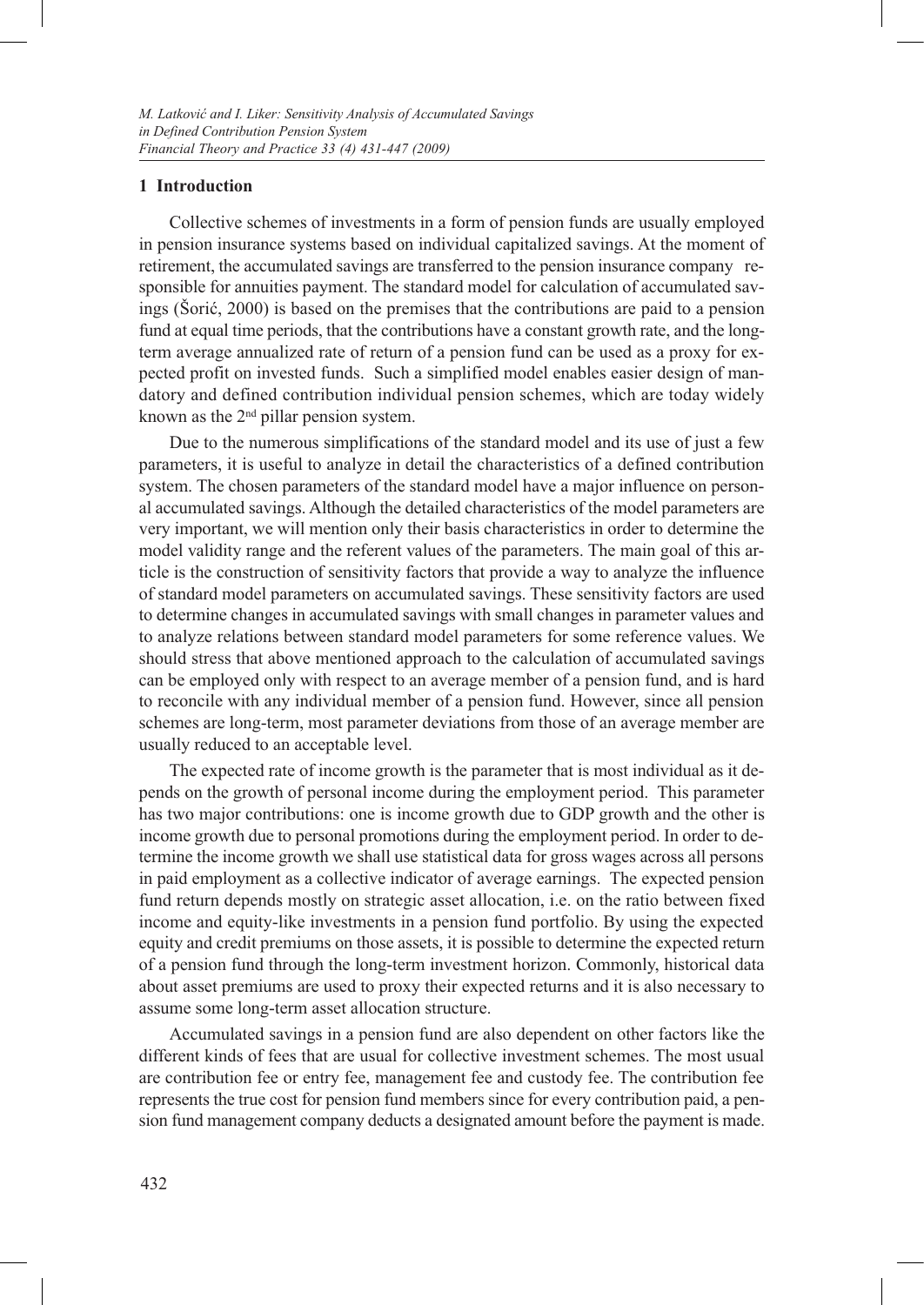The net contribution paid to a pension fund should first be capitalized with at least a return equal to the contribution rate in order to cancel its effect. In the following analysis we shall neglect the influence of the contribution fee since its effect on accumulated savings can be obtained with a simple correction of the contribution rate for 2nd pillar.

We should also stress that management fee and custody fee, which are directly paid from pension fund assets and usually expressed in a certain percent of those assets, do not have a *direct* influence on accumulated savings in collective investment schemes. There is only an indirect cost in the form of asymmetrical performance with respect to some passively managed portfolio (benchmark), which members of a pension fund could track if they performed individual investments of their own funds. That is, if a pension fund does not achieve greater returns than the return of a benchmark plus the sum of management and custody fee rates, then a collective investment scheme which is actively managed is of no value to members of a pension fund. Also, here it should be assumed that a brokerage fee is comparable to a contribution fee.

Here, we can also mention the  $2<sup>nd</sup>$  pillar contribution rate as a separate factor which influences accumulated savings. However, it is not possible to model changes in the contribution rate by a simple dynamic process since these changes are subject to specific events, i.e. usually determined by the state pension insurance policy. If we assume a very simple dynamics in the steadily increasing contribution rate, it is possible to draw specific conclusions about its influence on accumulated savings.

The article is organized as follows. In the second chapter we calculate marginal contributions, i.e. the sensitivity factors of various parameters on accumulated savings. In the third chapter we analyze marginal contributions for specific parameter values and discuss several characteristics for the sensitivity of the standard model. At the end, we make some conclusions about the standard model and its sensitivities to the parameters and in addition present some guidelines for further research.

## **2 Calculation of marginal contributions**

In this chapter we describe a parametric model for the approximate calculation of accumulated savings in a defined contribution pension system (Šorić, 2000). We shall define and calculate sensitivity factors for parameters of the standard model. As mentioned in the introductory chapter, there are three major factors which have the greatest influence on accumulated savings: duration of the saving period, pension fund rate of return and income growth rate. In all analyses we use real rates for both pension fund and income growth, in order to obtain present values of future annuities, i.e. annuities that correspond to present purchasing power.

Let us assume that the duration of a saving period in a pension fund is *n* years and we denote the annualized real return of a pension fund by *p* and the income growth real rate on annual level by *i*. Furthermore, let us introduce labels for the corresponding indices of pension fund return and income growth rate:

$$
r = 1 + p, \quad q = 1 + i. \tag{1}
$$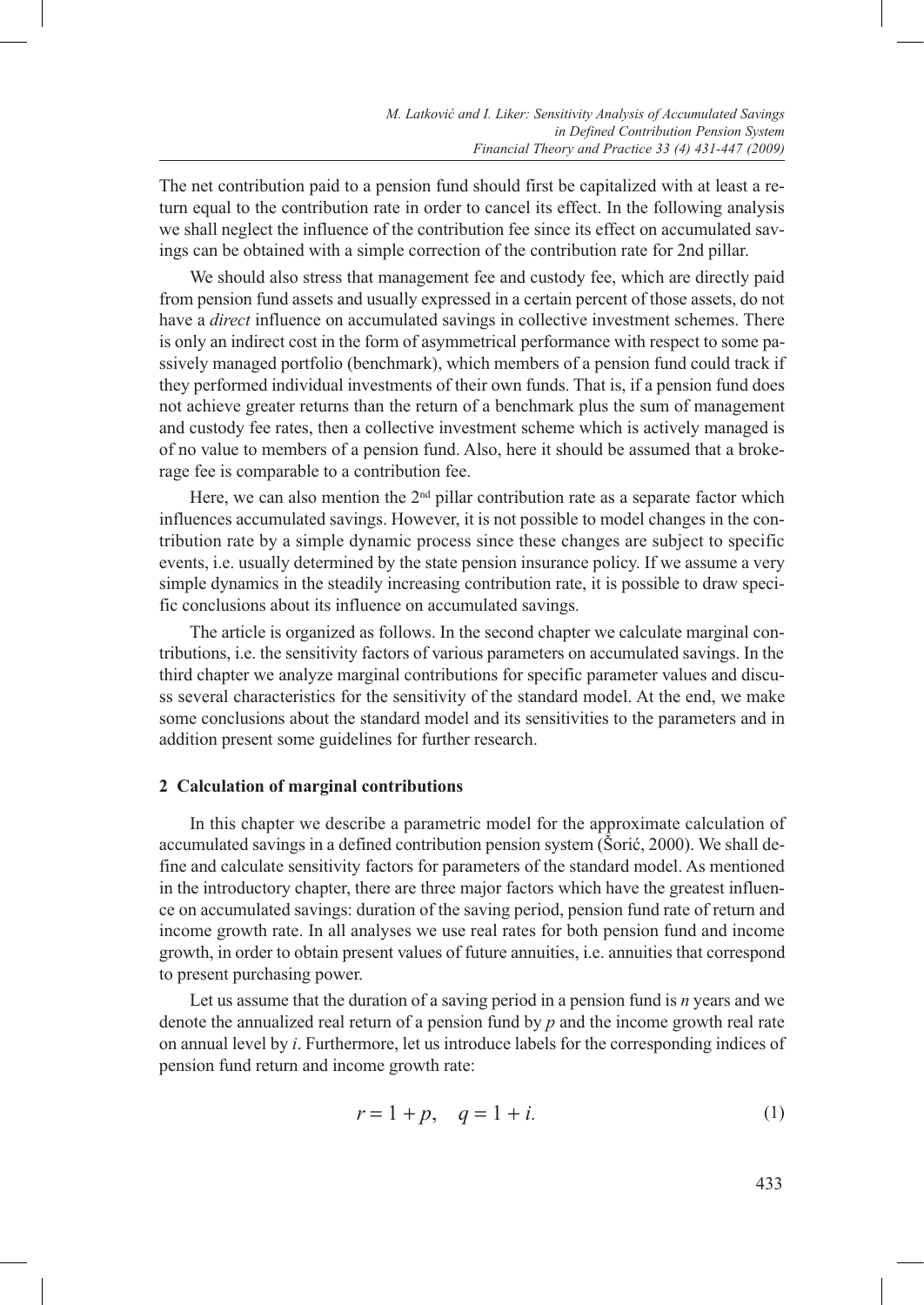If contribution *R* is paid at the end of month, then the expected accumulated savings *C* after *n* years of investment is given by:

$$
C = R \cdot \frac{r-1}{r^{1/12} - 1} \cdot \frac{r^n - q^n}{r - q} \,. \tag{2}
$$

For some special values of parameters we obtain the following expressions for accumulated savings *C*:

• if  $p = i$  ( $r = q$ ) and  $p \neq 0$  ( $r \neq 1$ ), then:

$$
C = R \cdot \frac{r-1}{r^{1/12} - 1} \cdot n \cdot r^{n-1},\tag{3}
$$

• if  $p \neq 1$  and  $p = 0$ , then:

$$
C = 12 \cdot R \cdot \frac{q^n - 1}{q - 1},\tag{4}
$$

• if  $p = i = 0$ , then:

$$
C = 12 \cdot n \cdot R \tag{5}
$$

In order to simplify expressions, in the following analysis we assume that the contribution R is equal to 1, i.e. we define one unit of a contribution as a product of the contribution rate for the 2nd pillar (currently equal to 5%) and gross wage, which is then reduced by the contribution fee. Notice that according to the Law on Mandatory and Voluntary Pension Funds there is an upper limit for the contribution fee for mandatory pension funds, equal to 0.8% of a contribution.

In the following analysis we would like to determine how much the marginal contribution of a parameter influences accumulated savings *C*, i.e. how much the amount of accumulated savings *C* has changed if there is a very small change in a particular parameter. Since we are interested only in small changes of parameters around some reference point  $(r_0, q_0, n_0)$ , we expand function *C* in a Taylor series around that reference point, and we keep only linear terms in the expansion:

$$
C(r, q, n) = C(r_0, q_0, n_0) + \frac{\partial C}{\partial r} \cdot (r - r_0) + \frac{\partial C}{\partial q} \cdot (q - q_0) + \frac{\partial C}{\partial n} \cdot (n - n_0),\tag{6}
$$

Let us introduce the following labels for marginal contributions, i.e. sensitivity factors to small changes in parameter values:

$$
\alpha = \frac{1}{C_0} \cdot \frac{\partial C}{\partial r},\tag{7}
$$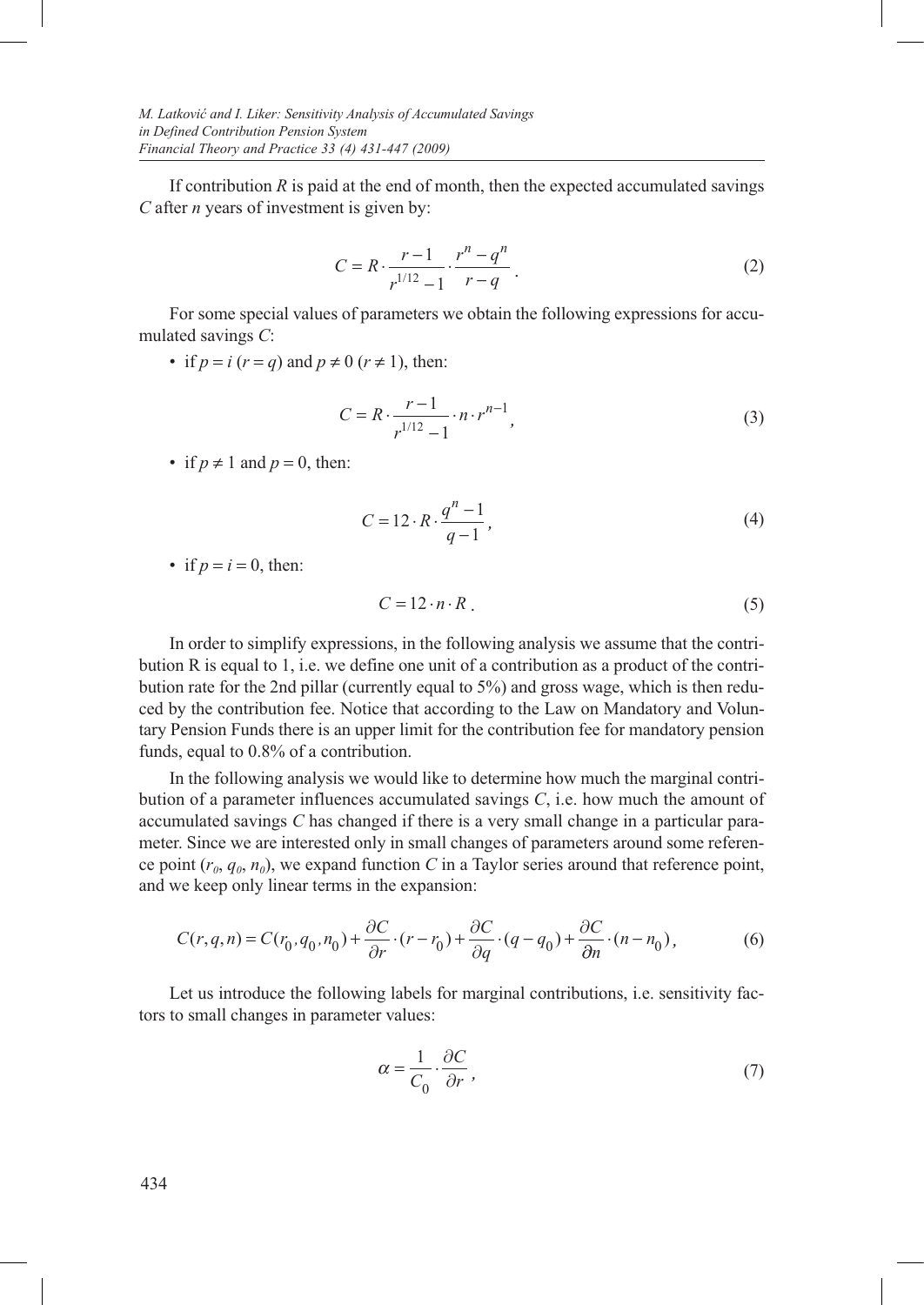$$
\beta = \frac{1}{C_0} \cdot \frac{\partial C}{\partial q},\tag{8}
$$

$$
\gamma = \frac{1}{C_0} \cdot \frac{\partial C}{\partial n},\tag{9}
$$

where all partial derivatives are calculated for parameter values in the reference point. The relative change in accumulated savings  $\Delta C = (C - C_0)/C_0$  is then given by:

$$
\Delta C = \alpha \cdot \Delta r + \beta \cdot \Delta q + 100 \cdot \gamma \cdot \frac{\Delta n}{100},\tag{10}
$$

where we introduced shortcuts  $\Delta r = (r - r_0)$ ,  $\Delta q = (q - q_0)$  i  $\Delta n = (n - n_0)$ . Since changes in *r* and *q* are measured in percentage points, while changes in *n* are not, we scale marginal contribution *γ* by factor 100, i.e. we change notation  $100\gamma \rightarrow \gamma$ , in order to have changes of  $\Delta n/100$  also measured in percentage points.

Notice that we can use changes in pension fund return *p* and income growth rate *i* instead of changes in the corresponding indices *r* and *q* due to equalities  $\Delta r = \Delta p$  and  $\Delta q = \Delta i$ . Moreover, coefficients  $\alpha$  and  $\beta$  can be defined over changes in p and *i* due to equalities *∂C/∂r=∂C/∂p* and *∂C/∂q=∂C/∂i*. In the following analysis we are going to use an equivalent expression for relative changes in accumulated savings, Δ*C,* which depends on small changes in parameters *p*, *i* and *n*, i.e. pension fund real return, income growth real rate and duration of saving period:

$$
\Delta C = \alpha \cdot \Delta p + \beta \cdot \Delta i + \gamma \cdot \frac{\Delta n}{100} \,. \tag{11}
$$

This expression enables us easily to observe changes in accumulated savings with small changes in selected parameters, either only one or several at once. For example, if we change pension fund return *p* by amount ∆*p* and leave all other parameters intact, then accumulated savings will change in a relative amount by  $\alpha \cdot \Delta p$ .

Notice that expression Δ*n* is not well defined since it is not possible in practice to observe infinitesimal changes in duration of saving period *n*. However, for the purpose of our analysis we observe changes in *n* equal to one year and continue to use expression (2.11). In practice the duration of the saving period is determined up to one day, i.e. the minimal *Δn* is equal to 1/365≈0.0027 which justifies our approximation.

If we make partial derivations of equation  $(2.2)$  by parameters p, *i* and n, we obtain the following expressions for marginal contributions: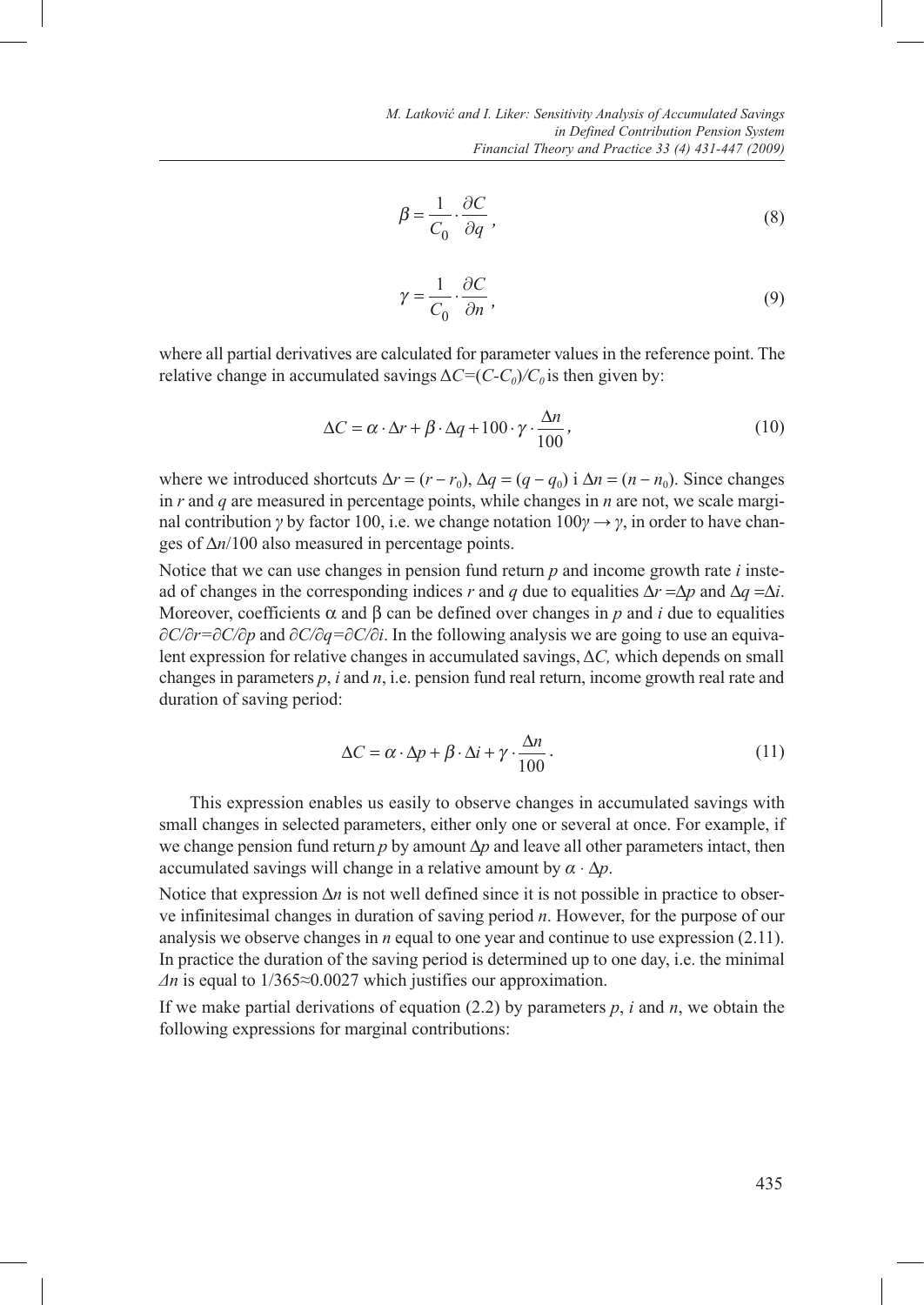$$
\alpha = \left( \frac{\left(11/12 \cdot r^{1/12} - 1 + 1/12 \cdot r^{-11/12} \cdot (r^n - q^n) + \frac{(r-1)\left((n-1) \cdot r^n - n \cdot q \cdot r^{n-1} + q^n\right)}{(r-q)}\right) \cdot \frac{1}{C_0} \cdot \frac{1}{(r^{1/12} - 1) \cdot (r-q)},\right)
$$
(12)

$$
\beta = \frac{r-1}{r^{1/12}-1} \cdot \left( \frac{(r^n - q^n) - n \cdot q^{n-1} \cdot (r-q)}{(r-q)^2} \right) \cdot \frac{1}{C_0},\tag{13}
$$

$$
\gamma = 100 \cdot \frac{r-1}{r^{1/12} - 1} \cdot \frac{1}{r - q} \cdot \left( r^n \cdot \ln r - q^n \cdot \ln q \right) \cdot \frac{1}{C_0} \,. \tag{14}
$$

In the special case when  $p = i$  and  $p \neq 0$ , we obtain:

$$
\alpha = \frac{n}{r^{1/12} - 1} \cdot \left[ \left( 1 - \frac{1}{12} \cdot \left( \frac{r^{1/12} - r^{-11/12}}{r^{1/12} - 1} \right) \right) \cdot r^{n-1} + (n-1) \cdot r^{n-2} \cdot (r-1) \right] \cdot \frac{1}{C_0},\tag{15}
$$

$$
\beta = \alpha \,,\tag{16}
$$

$$
\gamma = 100 \cdot \frac{r-1}{r^{1/12} - 1} \cdot r^{n-1} \cdot (1 + n \cdot \ln r) \cdot \frac{1}{C_0} \,. \tag{17}
$$

Note that we use equations (2.15) and (2.16) only if we want to study changes in parameters *p* and *i* simultaneously, which is not of interest since we would like to see the results of independent changes in them. More precisely, equations (2.15) and (2.16) represent marginal contributions for both pension fund return and income growth rate changes, i.e.  $\alpha + \beta$ . Therefore, if we would like to study changes in only one parameter for the case  $p = 1$  and  $p \ne 0$ , then we still have to use equations (2.12) and (2.13) for marginal contributions *α* i *β*. These factors can be obtained numerically by applying linear interpolation between two adjacent values of one of the parameters. For instance, we can calculate  $\alpha$ in the reference point ( $p = 3\%, i = 3\%, n = 38$ ) by means of calculating values for  $\alpha_1$  and  $\alpha_2$  in adjacent points with values of  $i_1 = 2,9\%$  and  $i_2 = 3,1\%$  for income growth rates. If we substitute these values in equation (2.12), we obtain  $\alpha_1 = 18.31$  and  $\alpha_2 = 18.50$ , and using linear interpolation we finally obtain value 18.41 for *α*. Also, note that sensitivity factor *γ* does not depend on changes in parameters *p* and *i*. If  $p = i$  then equation (2.17) can be obtained from equation (2.14) in a limit when  $p \rightarrow i$ .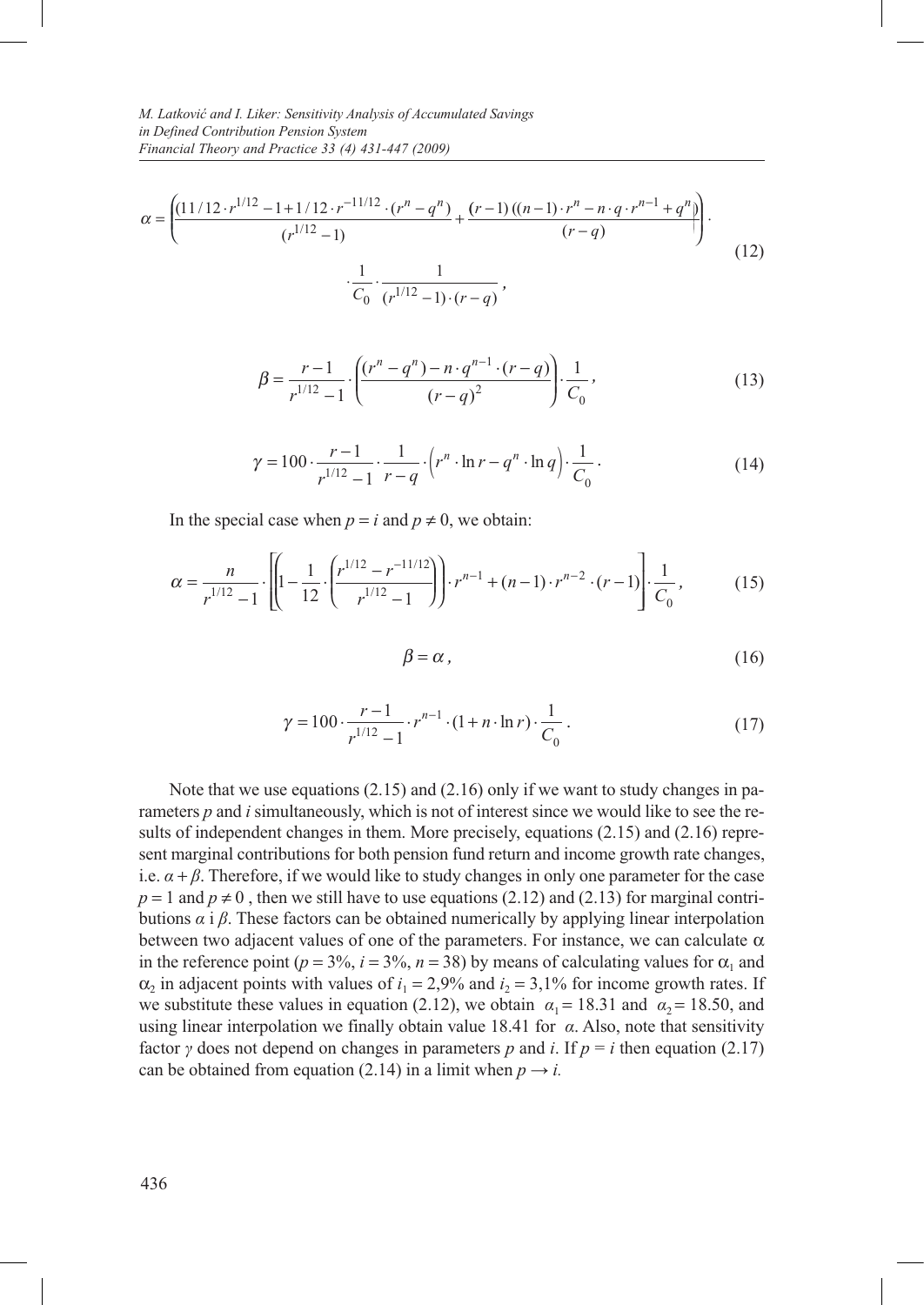In a special case when  $p = 0$  and  $p \neq i$  we obtain the following expressions for marginal contributions of accumulated savings:

$$
\alpha = 0 \tag{18}
$$

$$
\beta = 12 \cdot \frac{(n-1) \cdot q^{n} - n \cdot q^{n-1} + 1}{(q-1)^{2}} \cdot \frac{1}{C_0},
$$
\n(19)

$$
\gamma = 100 \cdot \frac{12}{q-1} \cdot q^n \cdot \ln q \cdot \frac{1}{C_0} \,. \tag{20}
$$

#### **3 Sensitivity analysis of a defined contribution system**

In order to analyze the sensitivity of a defined contribution system with respect to standard model parameters, and to determine which parameter has the greatest influence, first we have to determine the reference values for the parameters. Therefore, we have to determine the expected values for pension fund real return  $p_0$ , income growth real rate  $i_0$ and duration of savings period  $n_0$ . We are interested only in small changes of parameter values around this reference point  $(p_0, i_0, n_0)$ .

Since the reform of the pension system in Croatia began only in 2002, we do not have enough data to determine the expected pension fund return with any reasonable significance. Therefore, we shall use data about historical returns on asset classes for developed markets in the period from 1900 till 2008 (Dimson *et al.*, 2009). According to these data the annualized real return for equities was equal to 5.2% with all dividends reinvested, while for bonds it was equal to 1.8%. The corresponding premiums, i.e. the returns measured against the return on treasury bills, for equities was equal to 4.2% and for bonds was equal to 0.8%.

However, the dominant investments of Croatian pension fund portfolios are in domestic asset classes that are expected to carry higher equity and credit premiums than the premiums of assets on developed markets due to their higher expected risks. Moreover, due to the short history of Croatian capital markets these premiums cannot be estimated with any reasonable significance. In order to keep this study simple, we make an approximate estimation of domestic premiums and therefore we increase domestic equity premium by 1 percentage point and the domestic credit premium by 0.5 percentage points. Hence, if we increase real return on bonds on developed markets  $R^{I}{}_{O}$ =1.8% by 0.5 percentage points, we obtain an expected real return for domestic bonds of  $R<sup>H</sup><sub>O</sub>=2.3$ %. Analogously, if we increase real return on equities on developed markets  $R_D^I = 5.2\%$  by 1 percentage point, we obtain an expected real return on domestic equities of  $R<sup>H</sup><sub>D</sub>=6.2%$ . We study a moderately conservative pension fund portfolio with the composition of  $w_0$ =70% of bonds and  $w<sub>D</sub>=30%$  of equities, which is appropriate for strategic asset allocation of mandatory pension funds. Also, we assume that half of the total equity portfolio is invested in domestic equities, i.e.  $w_{D}^{H}$ =15%, and that half of the total portfolio is invested in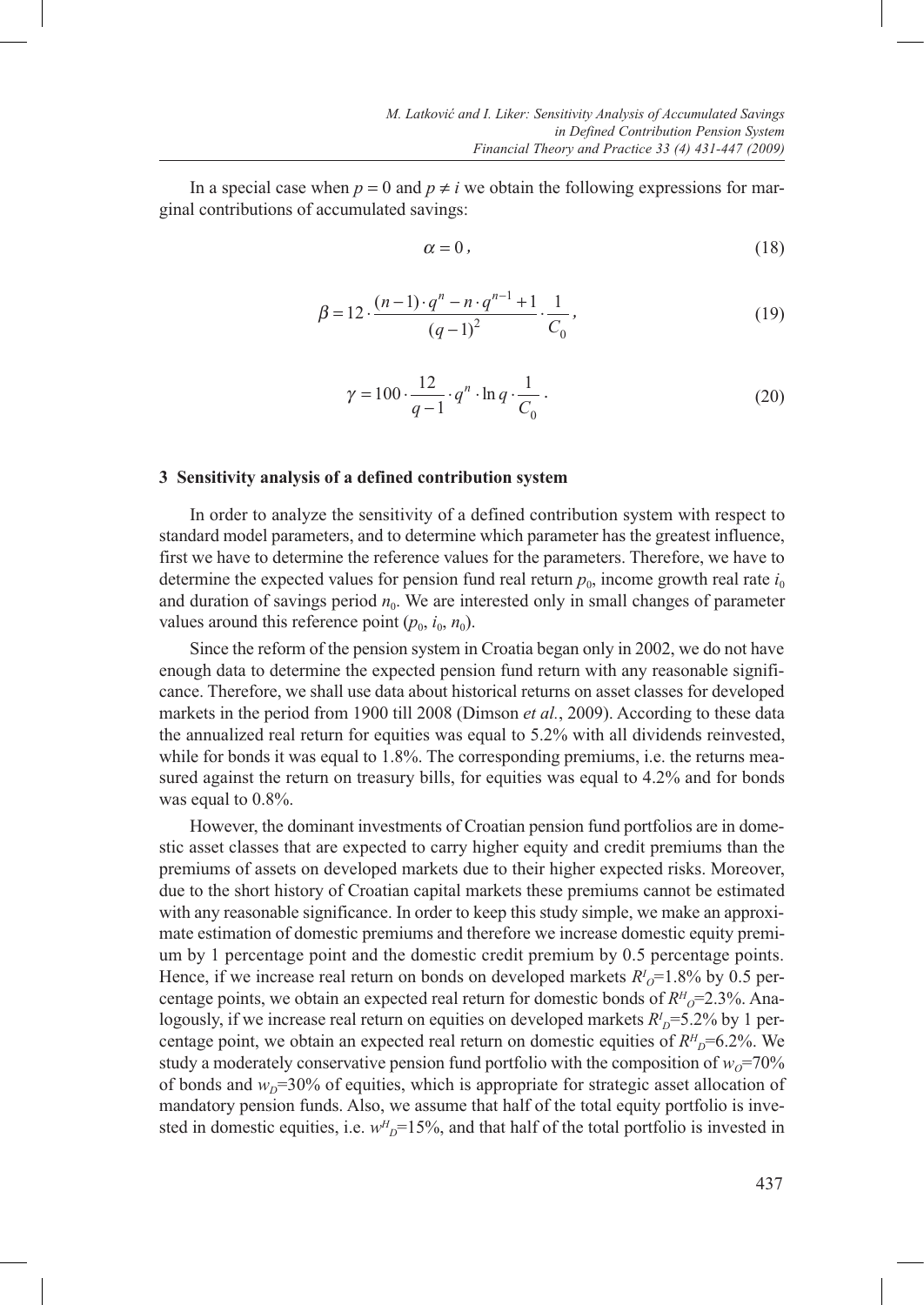domestic bonds, i.e.  $w_{\sigma}^H = 50\%$ . The expected annualized real return of this portfolio is equal to:

$$
R_P = w^H O R^H O + w^I O R^I O + w^H D R^H D + w^I D R^I D =
$$
  
= 50% · 2,3% + 20% · 1,8% + 15% · 6,2% + 15% · 5,2% = 3,22%.

In order to be concise in further presentations we are going to use the value of 3% for the expected real return of a pension fund.

According to the data about gross wages in Croatia published by Central Bureau of Statistics, the real average annual growth rate of gross wages in the last 9 years was equal to 2.3%. Although this is too short period for reasonable estimation of long-term income growth, we shall continue to use that figure for the estimation of individual expected longterm income growth rate. By contrast to the collective measure of income growth rate, the individual rate also contains a contribution attributable to promotions at work as well as a contribution due to the longer working period. Since it is hard to estimate this individual contribution to income growth due to the insufficient statistical coverage, we simply increase the average annual income growth rate by 30% and continue to use for the expected rate  $i_0$  = 3% in the following study.

Let us assume that according to the current regulations the expected working period in Croatia is 35 years for women and 40 years for men, if we assume they are all employed from the age of 25 years. Note that in the near future we expect women and men to have the same retirement age. With that assumption and the assumption that the average working period is shorter than the required period to obtain full pension benefits, we are going to use n0=38 years for the expected savings period.

Using equations  $(2.12) - (2.14)$  we can calculate marginal contributions  $\alpha$ ,  $\beta$  and  $\gamma$  in the reference point  $(p_0 = 3\%, i_0 = 3\%, n_0 = 38)$ .

|  |  |  |  |  | Table 1 Values of $\alpha$ , $\beta$ and $\gamma$ in the reference point ( $p_0 = 3\%$ , $i_0 = 3\%$ , $n_0 = 38$ ) |  |  |  |  |  |  |
|--|--|--|--|--|---------------------------------------------------------------------------------------------------------------------|--|--|--|--|--|--|
|--|--|--|--|--|---------------------------------------------------------------------------------------------------------------------|--|--|--|--|--|--|

| α  | 18.41 |
|----|-------|
| R  | 17.97 |
| ານ | 5.59  |

From Table (1) we can observe that in this reference point the greatest contribution to the accumulated savings has the pension fund return *p*, while the influence of income growth rate *i* is just slightly smaller. We can also observe that the small change in the duration of saving period *n* has the smallest influence on accumulated savings, i.e. it is only one third in value with respect to pension fund return or income growth rate. In the following chapter we analyze in detail the marginal contributions for different values of parameters.

# *3.1 Marginal contribution to changes in pension fond return*

According to Table (1) if we increase/decrease expected pension fund return by 0.1 percentage point with respect to the reference value, we expect an increase/decrease in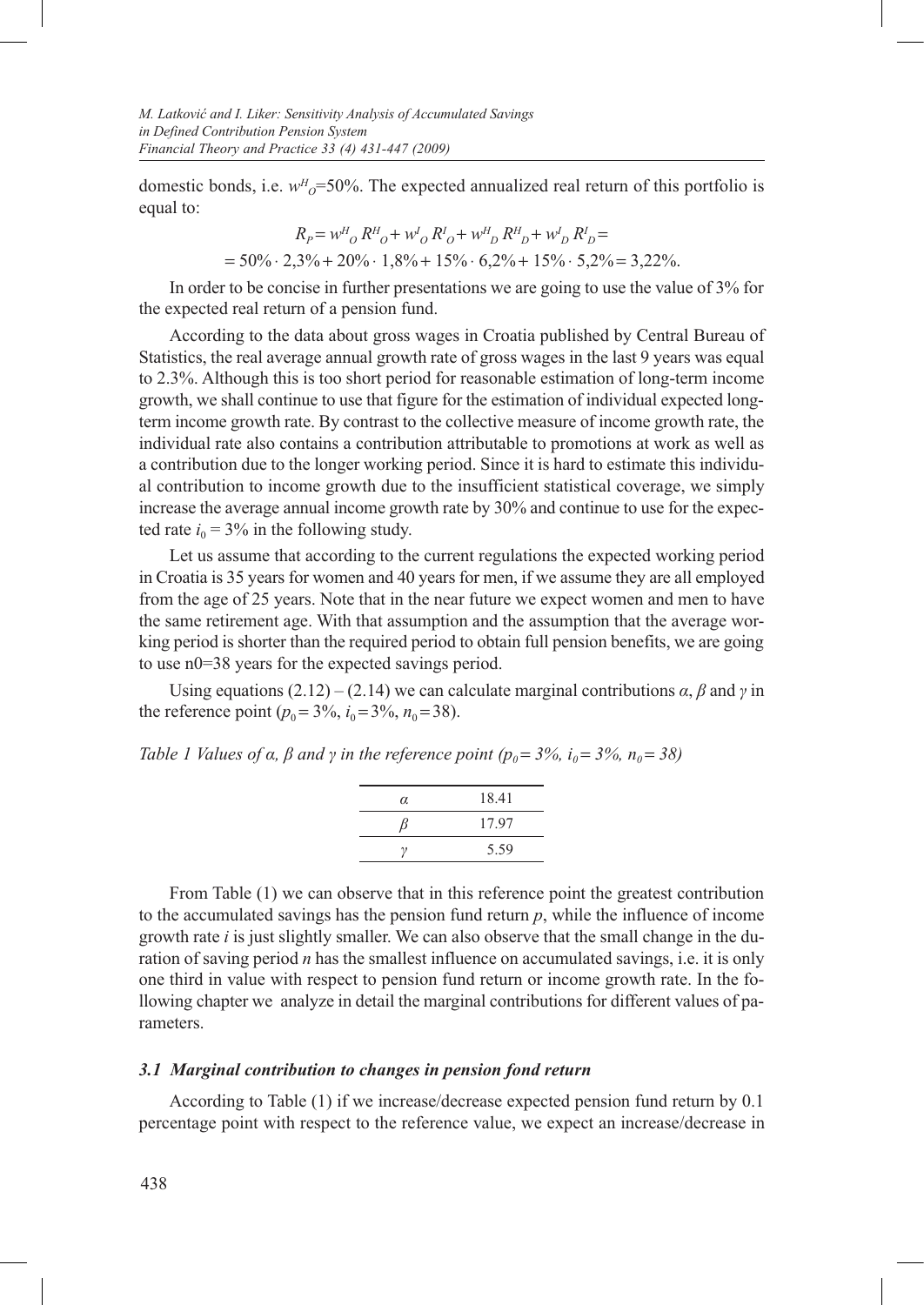accumulated savings by 1.84%. The change in expected pension fund return by 0.1 percentage point means that either the expected risk premiums on various asset classes in a pension fund portfolio have changed or strategic asset allocation has changed or both at the same time. If we expect no changes in risk premiums, we can calculate the implicit change in asset allocation with respect to an assumed moderately conservative allocation of 70-30. In the event of an increase in the expected pension fund return  $R<sub>p</sub>$  by 0.1 percentage point with respect to referent value of 3.22%, a strategic reallocation of the portfolio is equal to 3 percentage points, i.e. the portfolio composition should be equal to 67- 33. We calculated this figure by using the equation for total portfolio return with aggregated domestic and foreign bond portfolios as well as equity portfolios,  $R_P = w_0R_0 + w_0R_0$ . The expected return of the total bond portfolio is equal to  $R_0 = (w_H^H c_H^H)^+ w_H^I c_H^H c_H$  $(w<sup>H</sup><sub>O</sub>+w<sup>I</sup><sub>O</sub>)=2.16%,$  and its weight is given by  $w<sub>O</sub>=w<sup>H</sup><sub>O</sub>+w<sup>I</sup><sub>O</sub>=70%.$  Similarly, for the total equity portfolio we obtain  $R<sub>D</sub>=5.70%$  and  $w<sub>D</sub>=30%$ . If we keep the expected returns  $R<sub>O</sub>$ and  $R_D$  constant, we have to change weights  $w_O$  and  $w_D$  in order to increase the portfolio return  $R_p$  by an assumed 0.1 percentage point. The solutions of equation  $R'_p=w'_0R_0+w'_DR_D$ , along with the condition  $w'_0+w'_D=1$ , and for assumed values  $R'_P$ ,  $R_0$  and  $R_p$  are  $w'_0=67.2\%$ and  $w_{\text{D}} = 32.8\%$ .

Note also that if we change the expected pension fund return by the whole percentage point, i.e. from 3.22% to 4.22%, we are faced with a significant reallocation of the portfolio by 28 percentage points, i.e. the portfolio becomes moderately aggressive with the allocation 42-58. However, such an allocation is not suitable to mandatory pension funds in the 2nd pillar due to the significant increase of a risk of shrinking portfolio value at retirement. On the other hand, the change in expected pension fund return from 3.22% to 2.22% results in a portfolio with the allocation 98-2, which we consider highly conservative.

In the following analysis we would like to calculate the influence of the remaining two variables on the marginal contribution α. First, let us analyze how factor α is changed for different values of *n* and with constant expected income growth  $i_0$ =3%.

| $n_{\theta}$ | $\alpha$ |
|--------------|----------|
| 20           | 9.67     |
| 30           | 14.53    |
| 40           | 19.39    |

*Table 2 Values of*  $\alpha$  *for different values of*  $n_0$ *, and with*  $p_0 = 3\%$  *and*  $i_0 = 3\%$ 

From Table (2) we can notice that for a short saving period *n* the marginal contribution  $\alpha$  is small, while for large values of *n* it is considerably larger and doubles for a saving period twice as long. This means that for long-term savings the influence of pension fund return on accumulated savings becomes even more important.

Now, let us analyze changes in marginal contribution α with respect to changes in income growth rate *i*, while we take as the constant value for the duration of the saving period  $n_0$ =38 years.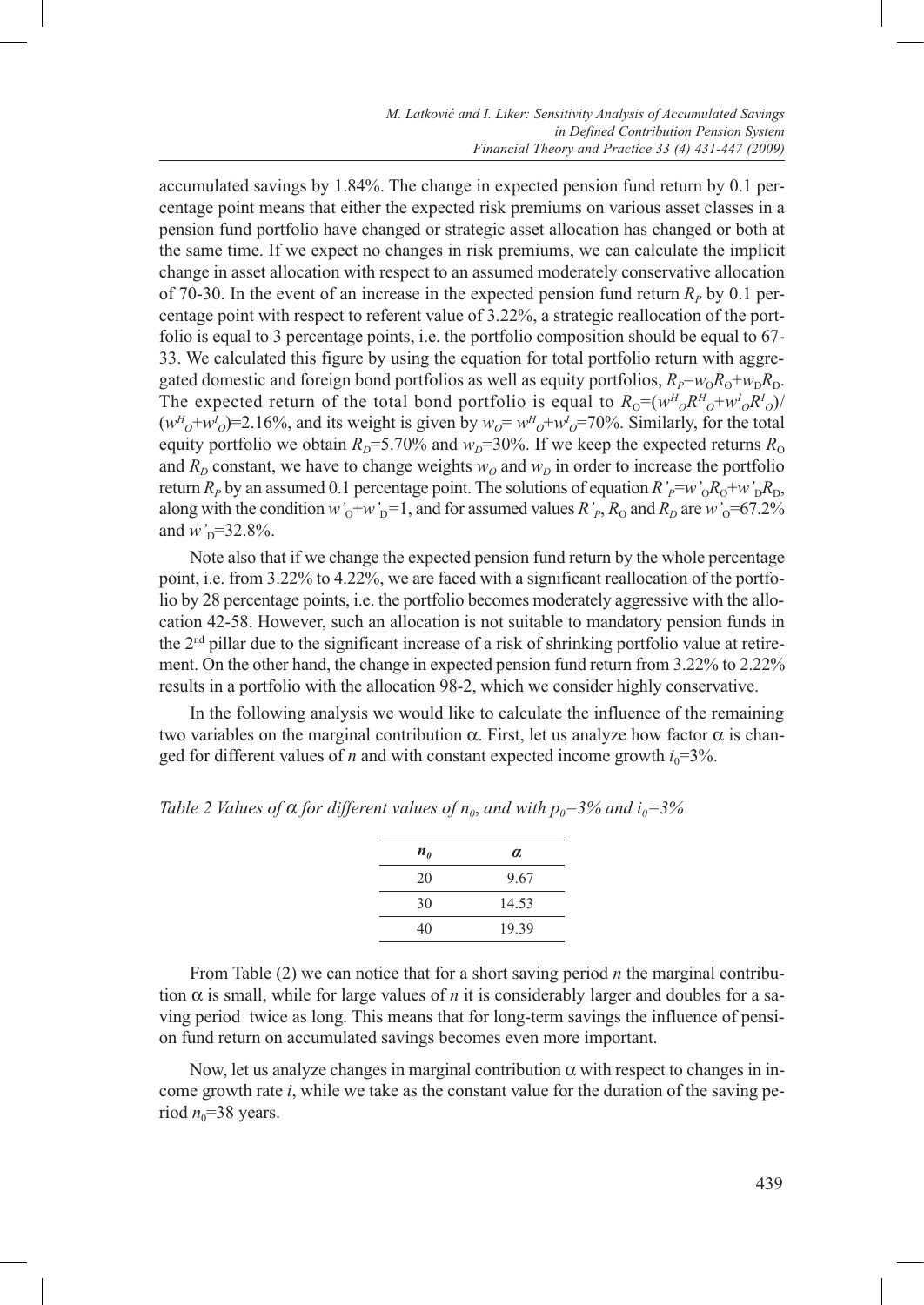| $\tilde{l}_0$ | $\alpha$ |
|---------------|----------|
| $2\%$         | 19.55    |
| 3%            | 18.41    |
| $4\%$         | 17.29    |

*Table 3 Values of*  $\alpha$  *for different values of*  $i_0$ *, and with*  $p_0 = 3\%$  *and*  $n_0 = 38$ 

From Table (3) we can notice that the marginal contribution  $\alpha$  decreases with an increase in income growth rate. However, this decrease is not significant since for twice as large an income growth rate the factor  $\alpha$  is smaller by only 11.6%.

## *3.2 Marginal contribution to changes in income growth rate*

Let us analyze the marginal contribution *β* of accumulated savings with respect to different values of *n* by keeping the expected pension fund return  $p_0$  constant and equal to 3%.

*Table 4 Values of β for different values of n<sub>0</sub>, and with*  $p_0 = 3\%$  *and*  $i_0 = 3\%$ 

| $n_{0}$ | $\beta$ |
|---------|---------|
| 20      | 9.22    |
| 30      | 14.08   |
| 40      | 18.94   |

From Table (4) we can notice that the influence of income growth rate *i* on accumulated savings increases as the duration of saving period *n* increases. If someone is going to save for retirement twice as long as planned, then the marginal contribution *β* doubles. As in the case of marginal contribution  $\alpha$ , this means that for long-term savings the influence of income growth rate on accumulated savings becomes more and more important as time passes.

From Tables (2) and (4) we can notice that for the same duration of saving period *n* the marginal contribution  $\alpha$  is larger than the marginal contribution  $\beta$  by approximately the same amount of 0.45. There is an often-repeated claim in the public that pension fund return is by far the most important factor influencing accumulated savings, while the influence of the income growth rate is usually neglected. Here, we can see that the influence of the income growth rate on accumulated savings is just slightly smaller than the influence of pension fund return for durations of saving periods in a range from 20 to 40 years. Therefore, we can conclude the income growth rate is also important for retirement savings, which is dominantly long-term with durations up to 40 years or even more, and that it deserves greater attention in the analysis of pension plans.

Let us analyze how marginal contribution *β* changes with different values of pension fund return *p* with the duration of saving period *n* held constant.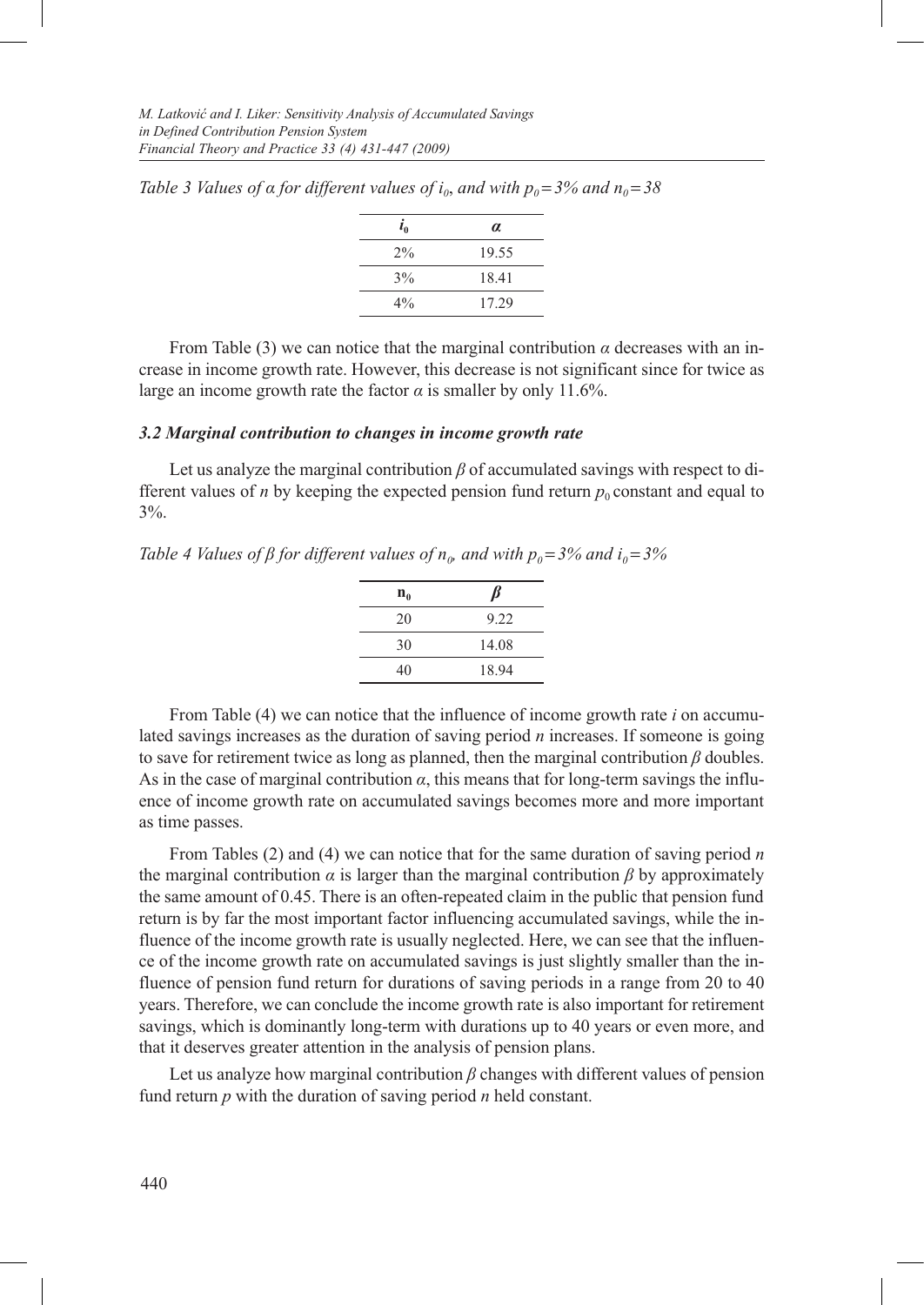| $p_{0}$ | Þ     |
|---------|-------|
| 2%      | 19.10 |
| 3%      | 17.97 |
| $4\%$   | 16.84 |

*Table 5 Values of β for different values of*  $p_0$ *, and with*  $i_0 = 3\%$  *and*  $n_0 = 38$ 

From Table (5) we can notice that marginal contribution  $\beta$  is decreases with an increase in pension fund return. However, the decrease in the value of  $\beta$  is relatively small in a wide range of pension fund returns that are characterized either by a very conservative or a moderately aggressive portfolio.

### *3.3 Marginal contribution to changes in duration of saving period*

Let us observe the marginal contribution *γ* for different values of pension fund return *p* with constant income growth rate *i*.

We can observe from Table (6) that there is no major influence of pension fund return on marginal contribution *γ*, which describes the sensitivity to the duration of the saving period.

*Table 6 Values of γ for different values of*  $p_0$ *, and with*  $i_0 = 3\%$  *and*  $n_0 = 38$ 

| $p_{0}$ | ν    |
|---------|------|
| $2\%$   | 5.13 |
| 3%      | 5.59 |
| $4\%$   | 6.10 |

At the end, let us observe how marginal contribution *γ* changes with variations in the income growth rate *i* while pension fund return *p* is held constant.

*Table 7 Values of γ for different values of i<sub>0</sub>, and with*  $p_0 = 3\%$  *and*  $n_0 = 38$ 

| $i_{0}$ | ν    |
|---------|------|
| $2\%$   | 5.13 |
| 3%      | 5.59 |
| $4\%$   | 6.10 |
|         |      |

We observe that marginal contributions from Tables (6) and (7) are the same. Therefore, we conclude that pension fund return and income growth rate have the same influence on marginal contribution of accumulated savings to changes in the duration of the saving period.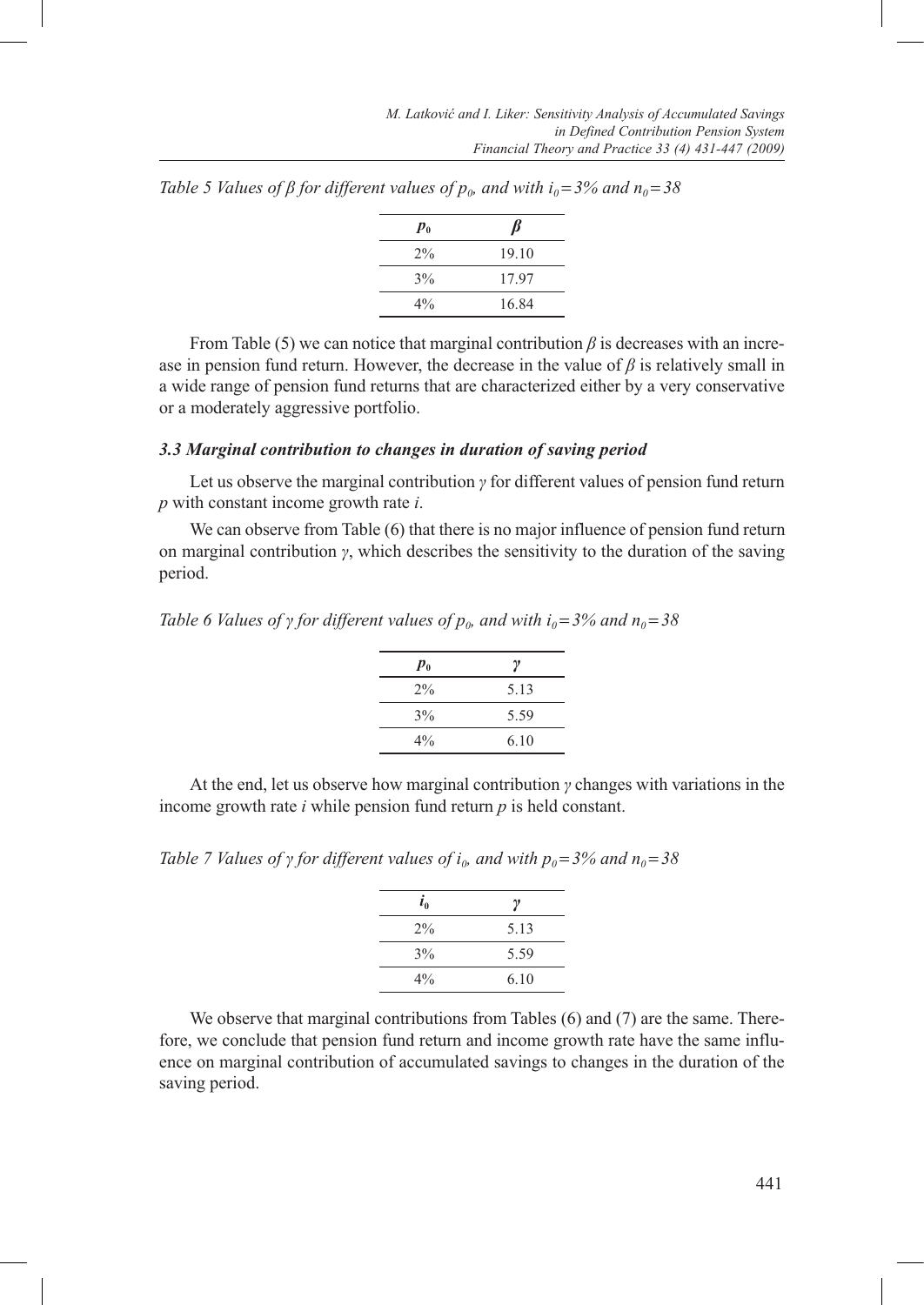However, if we analyze the reference point where the duration of the saving period is very short, then the marginal contribution to changes in the duration of saving period *γ* is significantly larger than other marginal contributions. For example, if we take 10 years as the duration of the saving period and values  $p_0$ =3% and  $i_0$ =3%, we obtain  $\alpha$ =4.82 and *β*=4.37 while *γ* is equal to 12.96. Generally, the marginal contribution to changes in the duration of the saving period rapidly decreases with an increase in the saving period. Therefore, we can conclude that it is unfavorable to plan for pension savings in a defined contribution system if its duration is too short, since then the sensitivity to the duration of the saving period is extremely large. According to this study it is now understandable why there are problems with the annuities of those insured persons who stayed in the  $2<sup>nd</sup>$  pillar for too short a period of time.

| (p, i)       | $\alpha$ | B     | γ    |
|--------------|----------|-------|------|
| $(2\%, 2\%)$ | 18.10    | 17.65 | 4.68 |
| $(2\%, 3\%)$ | 17.01    | 18.56 | 5.20 |
| $(2\%, 4\%)$ | 15.95    | 19.42 | 5.77 |
| $(3\%, 2\%)$ | 19.01    | 16.56 | 5.20 |
| $(3\%, 3\%)$ | 17.93    | 17.48 | 5.66 |
| $(3\%, 4\%)$ | 16.86    | 18.37 | 6.17 |
| $(4\%, 2\%)$ | 19.87    | 15.50 | 5.77 |
| $(4\%, 3\%)$ | 18.81    | 16.41 | 6.17 |
| $(4\%, 4\%)$ | 17.76    | 17.31 | 6.62 |

*Table 8 Comparison of*  $\alpha$ *,*  $\beta$  *<i>and*  $\gamma$  *for*  $n_0 = 37$ 

*Table 9 Comparison of*  $\alpha$ *,*  $\beta$  *<i>and*  $\gamma$  *for*  $n_0 = 38$ 

| (p, i)       | $\alpha$ | ß     | γ    |
|--------------|----------|-------|------|
| $(2\%, 2\%)$ | 18.59    | 18.14 | 4.61 |
| $(2\%, 3\%)$ | 17.45    | 19.10 | 5.13 |
| $(2\%, 4\%)$ | 16.32    | 20.02 | 5.70 |
| $(3\%, 2\%)$ | 19.55    | 16.99 | 5.13 |
| $(3\%, 3\%)$ | 18.41    | 17.97 | 5.59 |
| $(3\%, 4\%)$ | 17.29    | 18.91 | 6.10 |
| $(4\%, 2\%)$ | 20.46    | 15.87 | 5.70 |
| $(4\%, 3\%)$ | 19.35    | 16.84 | 6.10 |
| $(4\%, 4\%)$ | 18.24    | 17.79 | 6.55 |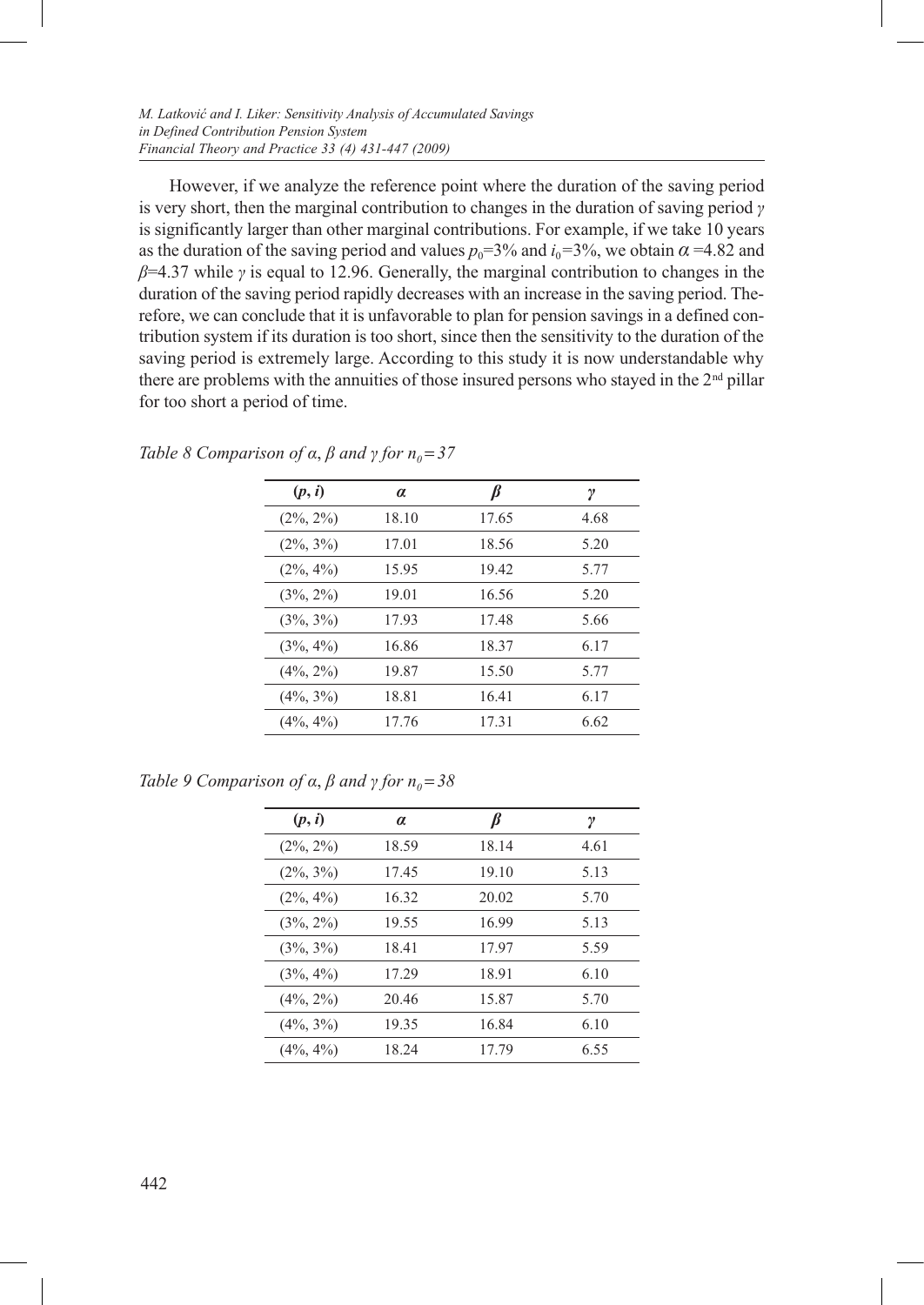| (p, i)       | α     |       | ν    |
|--------------|-------|-------|------|
| $(2\%, 2\%)$ | 19.08 | 18.63 | 4.54 |
| $(2\%, 3\%)$ | 17.88 | 19.65 | 5.06 |
| $(2\%, 4\%)$ | 16.69 | 20.62 | 5.64 |
| $(3\%, 2\%)$ | 20.10 | 17.42 | 5.06 |
| $(3\%, 3\%)$ | 18.90 | 18.45 | 5.52 |
| $(3\%, 4\%)$ | 17.71 | 19.45 | 6.03 |
| $(4\%, 2\%)$ | 21.06 | 16.24 | 5.64 |
| $(4\%, 3\%)$ | 19.89 | 17.27 | 6.03 |
| $(4\%, 4\%)$ | 18.72 | 18.27 | 6.49 |

*Table 10 Comparison of*  $\alpha$ *,*  $\beta$  *<i>and*  $\gamma$  *for*  $n_0 = 39$ 

#### *3.4 Comparison of marginal contributions α*, *β and γ*

In this section we compare marginal contributions  $\alpha$ ,  $\beta$  and  $\gamma$  around previously set up reference values in order to determine their influence on changes in accumulated savings. Since we have a three dimensional parametric space, we show three different tables in which the duration of saving period *n* is held constant, and pension fund return *p* and income growth rate *i* are variable. Note that for any other arbitrary values of parameters in a range shown in these tables, it is possible to interpolate between them in order to obtain proper values of marginal contributions *α*, *β* and *γ*.

From Tables (8), (9) and (10) we observe that the duration of the saving period makes the smallest marginal contribution to changes in accumulated savings in every point around the reference point  $(p_0, i_0, n_0)$ . Also, we notice that  $\alpha$  is larger then  $\beta$  in those points where  $p$  is nearly equal to  $i$ , i.e., when pension fund return is equal to income growth rate, the marginal contribution of the pension fund return is larger then the marginal contribution of the income growth rate. It is important to mention that this difference is rather small and that in general studies we should not overlook the importance of the income growth rate. Furthermore, if the income growth rate is larger then the pension fund return by one percentage point, then the influence of the income growth rate on accumulated savings is larger than the influence of the pension fund return. Also, if the duration of the saving period increases, then its influence on accumulated savings decreases, while the influences of pension fund return and income growth rate become larger.

At the end, let us notice changes in accumulated savings if pension fund return *p* is held constant while the other two parameters are variable around the reference point  $(p_0,$  $i_0, n_0$ ).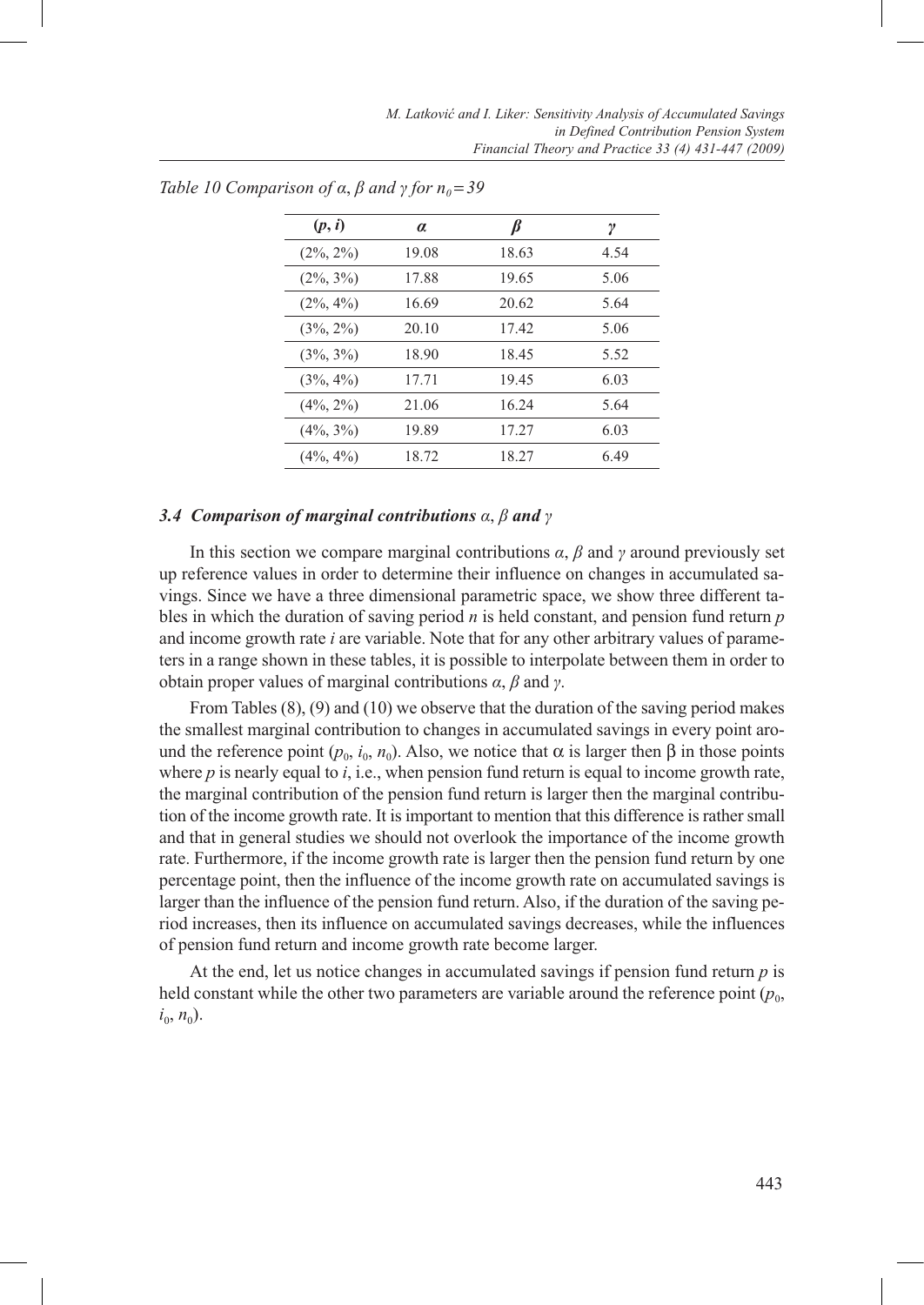| i<br>$\boldsymbol{n}$ | 2%      | 3%      | $4\%$ |
|-----------------------|---------|---------|-------|
| 36                    | $-0.18$ | $-0.06$ | 0.11  |
| 37                    | $-0.16$ | $-0.03$ | 0.17  |
| 38                    | $-0.14$ | 0.00    | 0.23  |
| 39                    | $-0.12$ | 0.04    | 0.29  |
| 40                    | $-.010$ | 0.08    | 0.37  |

*Table 11 Changes in accumulated savings for*  $p_0 = 3\%$ 

In Table (11) we listed changes of accumulated savings as measured in percentage points with respect to the reference point for different values of *i* and *n*. Suppose we are interested in finding out by how much an insured person has to increase her income growth rate in order to retire one year earlier and to accumulate the same amount of savings (however, not the same annuity). If an insured person, e.g., has worked for 39 years instead of 38 years, and his or her income growth rate is equal to 3%, then the accumulated savings will increase by 0.04 or 4%. However, if the same insured person has worked 38 years, and their income growth rate increases from 3% to 4%, then the accumulated savings will increase even more – around 0.23 or 23%, as determined by the linear approximation of calculating marginal contributions. If we use exact values from equations  $(2.2)$  and  $(2.3)$ , then the increase of accumulated savings will be something smaller and equal to 20%.

Although this analysis can help us to determine the required set of parameters to maintain the same amount of accumulated savings for earlier retirement, the annuities will not be the same. That is, if we decrease the duration of the saving period for an insured person, we also increase the person's life expectancy since we decrease the age at the moment of retirement. Therefore, the annuity is expected to be paid for longer periods, which decrease its amount. A decrease in the annuity is not linear since the following equation is not valid:  $e = e_{x+1} + c$ , where *c* is some constant value, and  $e_x$  is the life expectancy of a person with age *x*. With the increasing age of an insured person, the changes in life expectancy between adjacent years of age also increase. More precisely, as an insured person's age increase, his or her life expectancy drops more rapidly. For example, a male aged 56 has a 3.87% lower life expectancy than a male aged 55, while a male aged 66 has a 4.83% shorter life expectancy than a male aged 65 (Actuarial Tables, 1998). The consequence is that with increasing age the difference between annuities of adjacent ages increases. Note that in order to calculate the necessary parameters for having the same annuity for earlier retirement, it is necessary to include in the analysis the phase of annuity payment through the pension insurance company, which determines the annuities on actuarial principles, i.e. based on the age of the insured person. Moreover, since the total pension from the new pension system is also determined by the 1st pillar pension scheme (Pay-As-You-Go), it is necessary to include in the analysis the corresponding changes in annuities from PAYG scheme.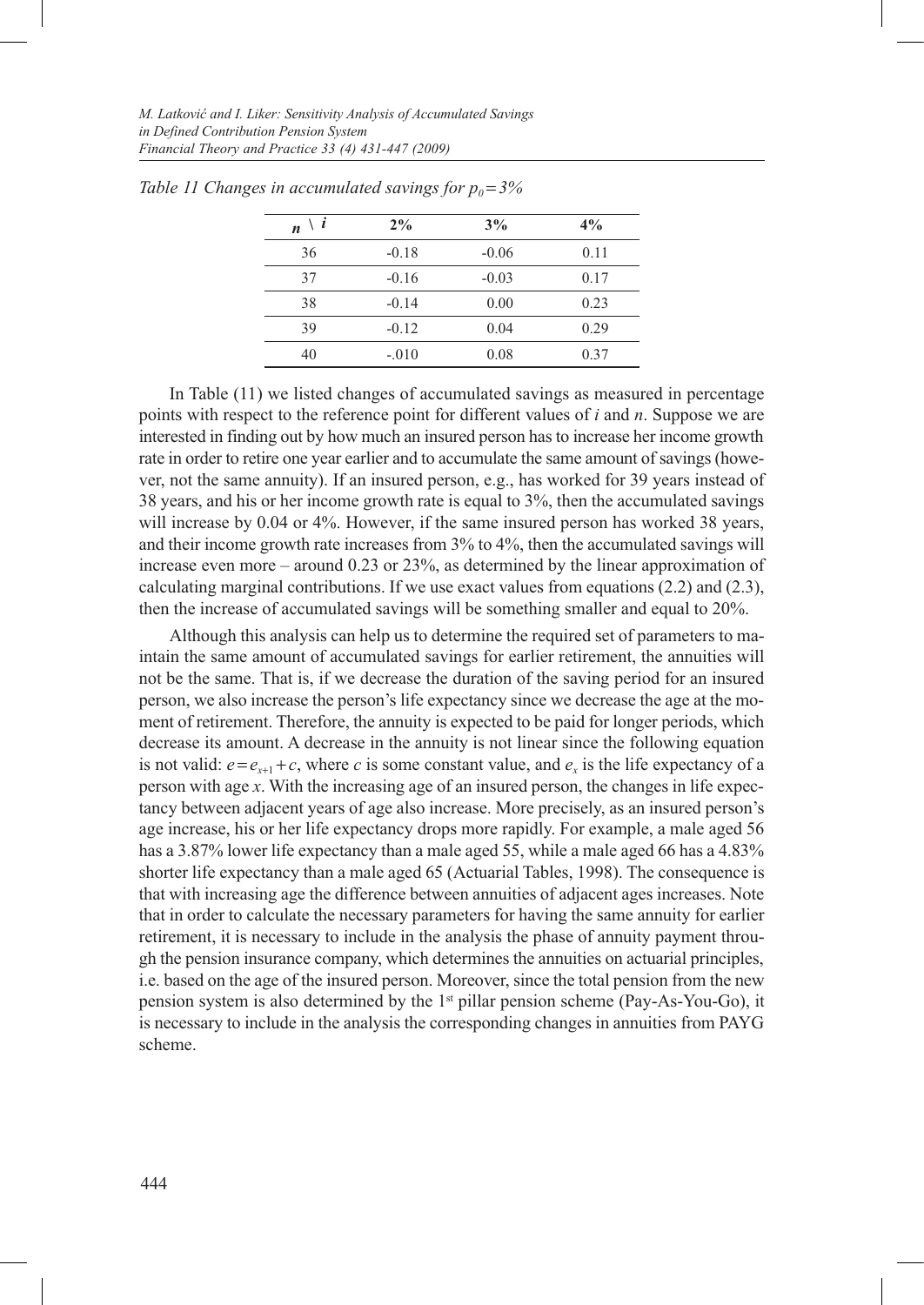#### *3.5 Influence of an increasing contribution rate for the 2nd pillar*

In this chapter we described an approximate model for calculating accumulated savings in a defined benefit pension system depending on three main factors: duration of the saving period, pension fund return and income growth rate. In this section we analyze how the change in the contribution rate for the  $2<sup>nd</sup>$  pillar influences accumulated savings by using a simple approximation. We assume an annual increase in the contribution rate with a growth rate *j*, and that it lasts for the entire saving period. Although the assumed path to increase contributions in the 2nd pillar is over-simplified, it helps us to take advantage of our study in order to determine the influence of changes in the contribution rate on accumulated savings.

Let us denote by *d* the corresponding index of growth in the contribution rate:

$$
d = 1 + j \tag{21}
$$

If the contribution  $R$  is paid at the end of a month, then the expected amount of accumulated savings *C* after *n* years of investments is equal to:

$$
C = R \cdot \frac{r-1}{r^{1/12} - 1} \cdot \frac{r^n - (q \cdot d)^n}{r - q \cdot d} \,. \tag{22}
$$

If we define a new variable  $q' = q \cdot d$ , and calculate accumulated savings as in equation (2) at a point  $(r, q', n)$ , such expression can be seen to be identical to equation (22). Therefore, we can assume that an increase in the contribution rate is equivalent to an increase in the income growth rate. We would like to know is the magnitude of the influence of an increased contribution rate on the marginal contributions of various parameters. For that purpose we define marginal contributions *α'*, *β'* and *γ'* and associate them with marginal contributions *α*, *β* and *γ*:

$$
\alpha' = \alpha(r, q', n), \tag{23}
$$

$$
\beta' = \frac{1}{C_0} \cdot \frac{\partial C}{\partial q} = \frac{1}{C_0} \cdot \frac{\partial C}{\partial q} \cdot \frac{\partial q'}{\partial q} = \beta(r, q', n) \cdot d,
$$
\n(24)

$$
\gamma' = \gamma(r, q', n) \tag{25}
$$

Notice that marginal contribution *β* is scaled by factor *d* while other marginal contributions remained intact.

Let us set up a scenario where the contribution rate for the  $2<sup>nd</sup>$  pillar is to be increased in total by 5 percentage points in the next 20 years, i.e. by 5%/19=0.263% annually. We can calculate  $\alpha'$  and  $\beta'$  in the reference point (3%, 3%, 20):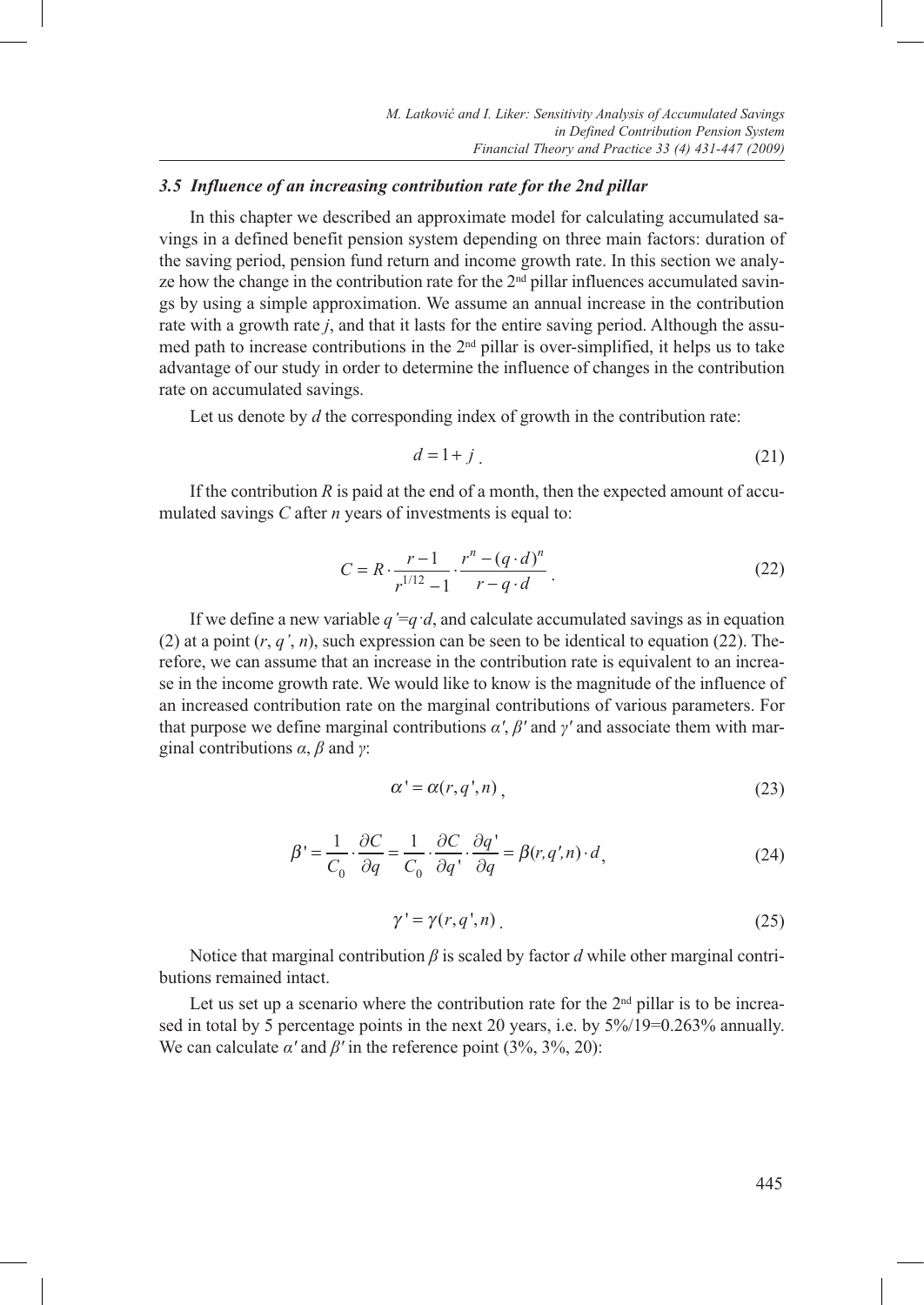*Table 12 Values of*  $\alpha'$  *and*  $\beta'$  *with*  $p_0 = 3\%$ *,*  $i_0 = 3\%$  *and*  $n_0 = 20$ *.* 

| $\alpha'$ | $9.59$ |
|-----------|--------|
| $\beta'$  | $9.31$ |

By comparing  $(\alpha', \beta')$  and  $(\alpha, \beta)$  in the reference point (3%, 3%, 20) we can conclude that an increase in the contribution rate for the 2<sup>nd</sup> pillar effectively decreases the marginal contribution of pension fund return and increases the marginal contribution of income growth rate. From Tables (2) and (4) we already observed that for an equal duration of saving period *n* the marginal contribution  $\alpha$  is larger than the marginal contribution  $\beta$ by approximately the same amount of 0.45, while the difference between marginal contributions *α'* and *β'* shown in Table (12) is almost twice as small and equals 0.28. According to the proposed scenario of increasing the contribution rate for the  $2<sup>nd</sup>$  pillar during the whole saving period, which surely does not represent a realistic scenario due to the very slow dynamics of increases in the contribution rate, we can conclude that the marginal contributions of pension fund return and income growth rate are equally important. In a more realistic scenario of increases in the contribution rate for the  $2<sup>nd</sup>$  pillar, in which the rate should increase by at least 10% over 10 years, i.e. by 0.5 percentage points per year, we can expect the marginal contribution of income growth rate to be equal to or even higher than the marginal contribution of the pension fund return.

## **4 Conclusion**

In this article we analyzed the standard model for calculating accumulated savings in a defined contribution pension system where the main factors are the duration of the saving period, pension fund return and income growth rate. We used a linear approximation to calculate the marginal contributions of particular parameters, which shows how small changes in the parameters influence accumulated savings. The goal of this sensitivity analysis was to determine the influence of any particular parameter for some reference values of the parameters which are applicable to the  $2<sup>nd</sup>$  pillar pension scheme in Croatia.

In the second chapter we calculated formulas for the marginal contributions of various parameters in the linear approximation, i.e. for small changes in them. In the third chapter we analyzed marginal contributions using a pension fund annualized real return of 3%, an income growth real rate of 3% and 38 years for the duration of the saving period. We analyzed the relationships between various parameters and determined that pension fund return has the greatest influence, the influence of income growth rate is slightly smaller while the influence of the duration of saving period is considerably smaller. However, if we analyze the reference point in which the duration of saving period is relatively short, the marginal contribution of the duration of the saving period is considerably higher than the marginal contributions of other parameters and it drops very rapidly when the duration of the saving period is increased. From this study we can conclude that is extremely unfavorable to make plans for pension savings in defined contribution system through short periods of time, since then the sensitivity of a plan to the duration of saving period is very high.